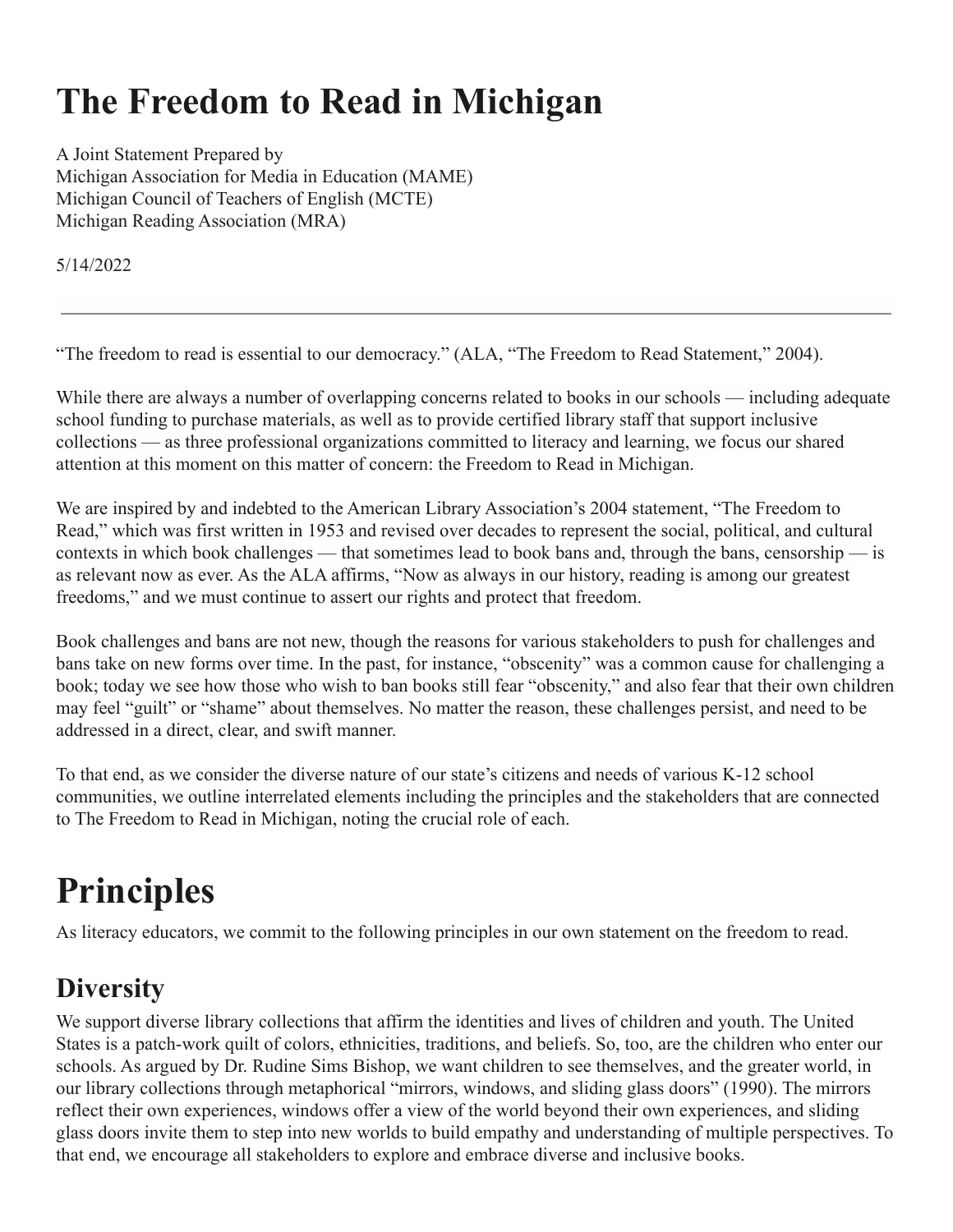## **Literacy**

We believe that literacy is essential to success in life, both inside and outside the classroom. Literacy success is strongly correlated with not just academic success, but also college and career access and success, health outcomes, life expectancy, and even incarceration rates. In addition to high-quality instruction, robust library collections that include up-to-date, curated print and digital materials support this success. Children who find books that they like and which resonate with their identities and experiences will, indeed, read; the ideal place to find books to support curricular and personal interests is in a school library. Reading is the best way to improve literacy, foster empathy, create critical thinkers and, according to the ALA (2019), "promote intellectual freedom." To that end, we encourage literacy in all its forms, and especially through school libraries.

## **Censorship and Intellectual Freedom**

We are committed to supporting intellectual freedom and our students' right to read. While we recognize that various constituencies will have different opinions about the content and quality of the books in our libraries, we are committed to challenging censorship, as protected by the First Amendment. To maintain vibrant library collections while responding to community concerns, we support the processes for challenging and — only if absolutely necessary — removing books from our schools.

If policies and procedures for selection and reconsideration are not yet in place in every district, they should be. Moreover, the ways in which various stakeholders are identified and invited to the development of such policies is crucial. To the extent that it is feasible, we believe that students from the school — elementary, middle, or high school — who would be affected by the ban should also be part of the procedure.

# **Stakeholders**

# **Students' Rights**

Children, with the guidance of their parents and caregivers, have the right to make choices about what they read as individuals. The First Amendment guarantees this right to choose and parents should be involved in those choices. However, no individual, group of individuals, legislator, community member, or even school board member, based on their own personal beliefs or political viewpoint, can dictate what *all* students are — or are not — allowed to read. As NCTE argues, "we respect the right of individuals to be selective in their own reading" (2018). In all cases, we believe that students themselves must have a voice in this decision.

# **Parents' and Caregivers' Rights**

We believe that parents and caregivers have always had and should retain the right and responsibility to guide, select, and monitor their own children's reading material; however, parents and caregivers do not have the right to limit or prevent other childrens' reading, even when those materials may contrast with their own personal beliefs. Parents and caregivers do have the legal right to review and/or petition texts — through their local school's board-approved processes and established library collection development procedures — or to ask for alternative selections for their own children.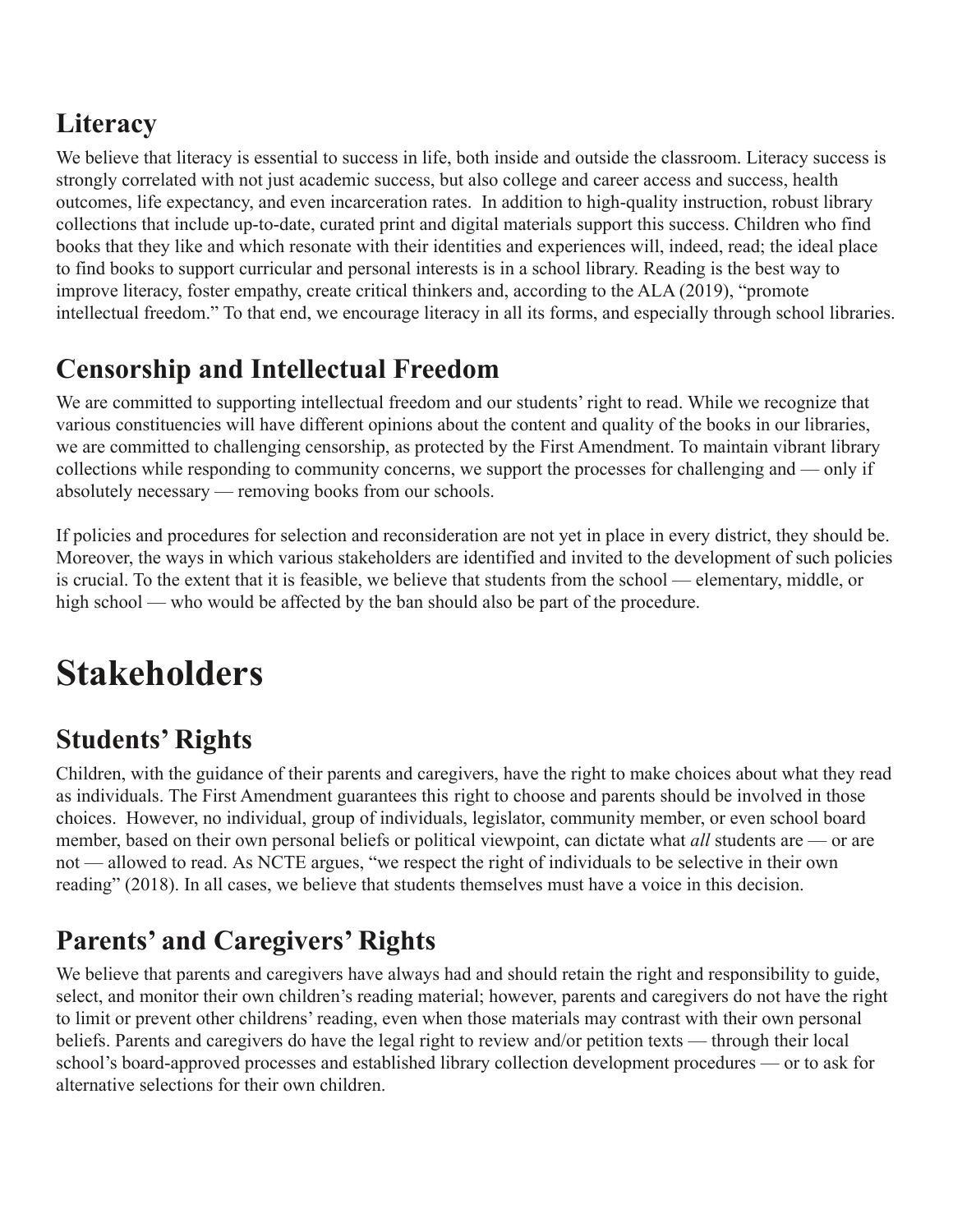## **School Librarians' Rights**

School librarians have the right to curate a current, diverse, and inclusive school library collection based on established collection development policies that "support the developmental, cultural, social, and linguistic needs of all learners" (AASL, 2020). As professionals, they are entitled to due diligence and adequate protections from their school administration and, as local contracts allow, their union. Moreover, the school library is a classroom; school librarians, as educators, have the same rights as teachers to select, display, and encourage students to read a variety of books.

### **Teachers' Rights**

We believe that teachers have the right to select whole-group, small-group, and individual texts for their classrooms based upon "the contribution each work may make to the education of the reader, its aesthetic value, its honesty, its readability for a particular group of students, and its appeal to young children and adolescents" (NCTE, 2018). Knowing their students' particular passions, questions, and goals, teachers can select and suggest books that meet them where they are, both to build their skills and motivate them to read a variety of authors and genres in support of their continued literacy learning.

### **Administrators' and School Board Members' Rights**

We believe that administrators and school board members have the right to develop and follow school-related policies, including those related to book selection. We also realize that they are balancing the needs of many (and oftentimes competing) constituencies. As they facilitate conversations and enact policies, they must listen deeply to hear questions and concerns from these stakeholders. Yet, they must also stand firm for the rights of all students, providing insights to the community about culturally responsive instruction regarding the topics and themes that are relevant to the wider audience of readers in their school.

# **Conclusion**

At a time when book challenges and bans are on the increase around our country, we affirm students' rights to read and parents' and caregivers' rights to guide their students' choices. We also affirm the rights and responsibilities of school librarians, teachers, administrators, and School Board members to offer books inclusive of the diversity found nationwide. In partnership with parents and caregivers, administrators, and colleagues, we stand firm in our belief that choice reading leads to stronger readers, critical thinkers, lifelong learners, and empathetic citizens essential to our democracy.

<END>

The Board of Directors of the following organizations have affirmed and support the above statements:

- [Michigan Association for Media in Education](http://www.mimame.org/) (MAME)
- [Michigan Council of Teachers of English](https://mymcte.org/) (MCTE)
- [Michigan Reading Association](https://michiganreading.org/) (MRA)